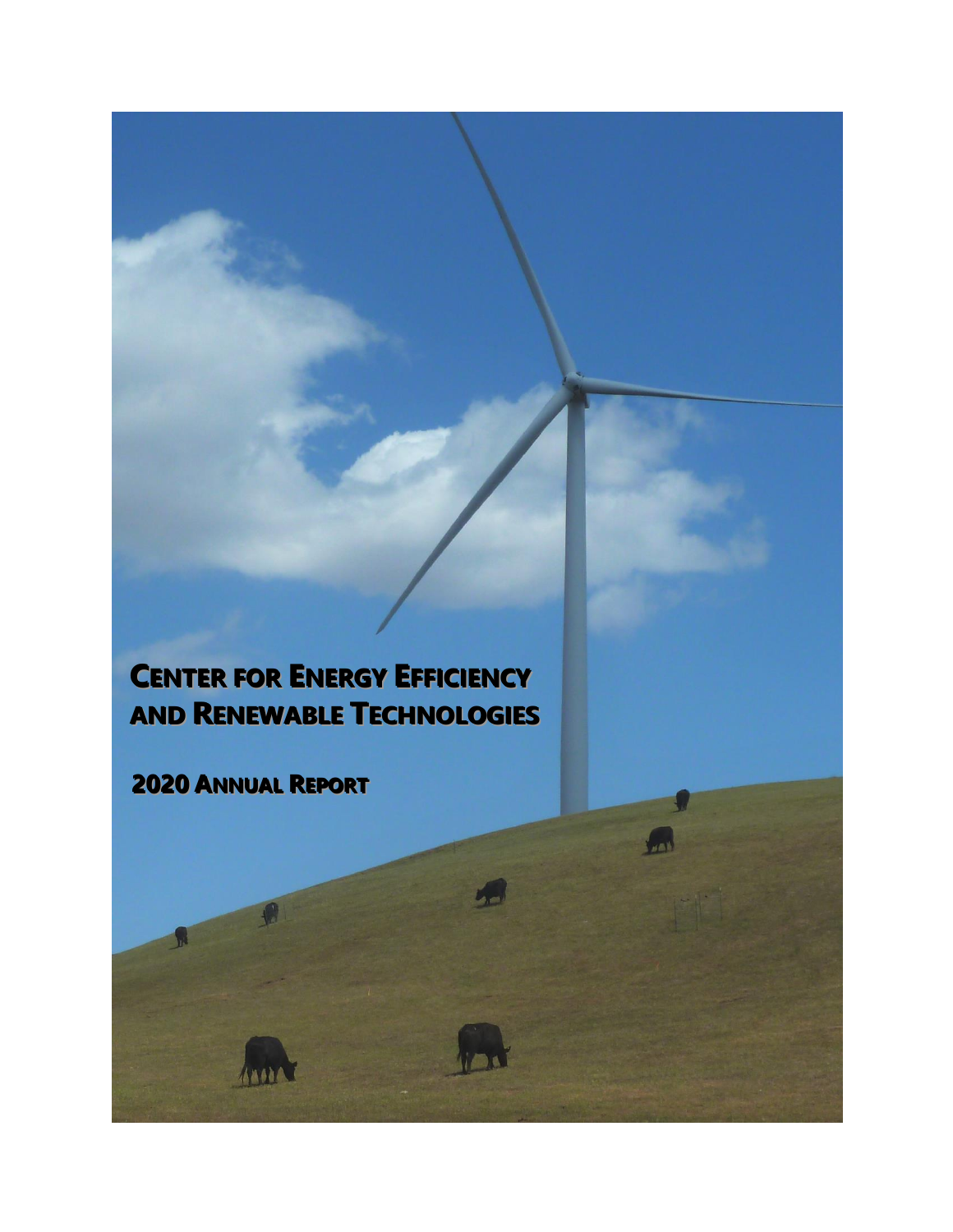# **ABOUT CEERT**

The Center for Energy Efficiency and Renewable Technologies (CEERT) is a partnership of major environmental groups and clean-energy companies. Since our founding in 1990, we have designed and fought for policies that advance clean, renewable energy and climate solutions for California and the West.

CEERT's staff, board, consultants, and clean-energy and environmental affiliates advocate for more rapid progress toward deploying new renewable resources, upgrading the transmission system, and adopting climate policies that will enable California to meet its clean-energy and greenhouse-gas reduction goals. We act as participants and intervenors before all the major governmental energy, climate, and air-quality agencies.

For many years CEERT has been pressing the California Public Utilities Commission to take action on critical issues like clean-energy procurement and expanded transmission, but the CPUC has ignored the climate crisis and maintained a shortsighted opposition to such measures. However, the growing incidence of droughts, wildfires, and heat waves—and the electric grid's clearly inadequate capacity—have state leaders, NGOs, and the public at large insistently demanding change, to the point that even the CPUC is now taking a few significant steps to decarbonize the energy system we depend upon.



CEERT Board meeting in pandemic times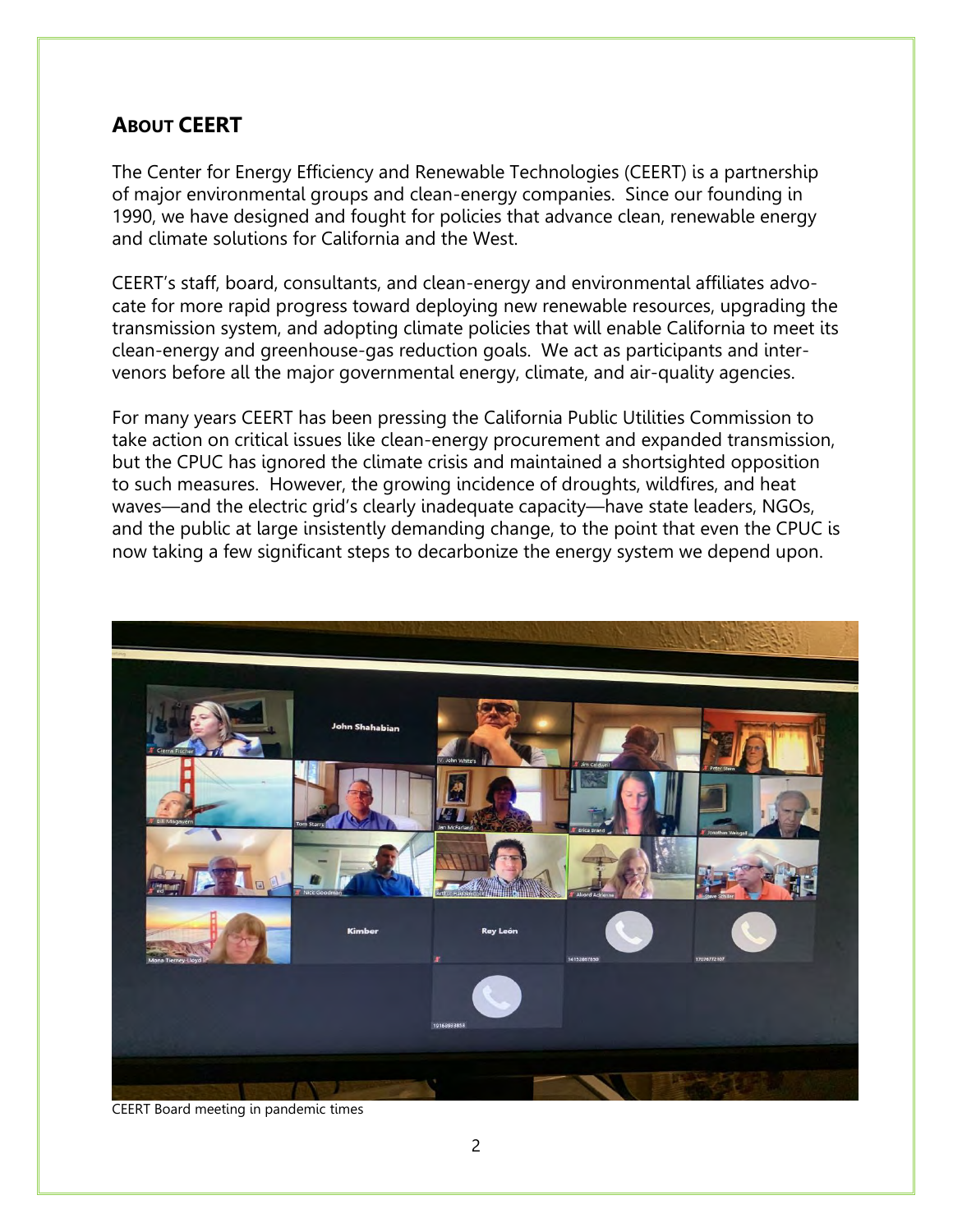### **FROM THE EXECUTIVE DIRECTOR**

In 2016, CEERT undertook a project inspired by our old friend S. David Freeman, on behalf of Friends of the Earth. Dave asked us to compare the costs of renewing the license for the Diablo Canyon nuclear plant and making the investments necessary to operate the plant for another 20 years, versus retiring the plant and replacing its output with a portfolio of renewables and zero-carbon resources. We based the study on work that we had done previously for the 2030 Low Carbon Grid Study with NREL, along with a detailed economic assessment of the costs of continuing to operate Diablo Canyon by our friend and colleague, Bill Marcus, an expert economic witness who worked for TURN and other small consumer groups all over North America. The study showed conclusively that it would be far cheaper to retire Diablo Canyon when its license expired in 2024-25, and replace it with a portfolio of renewables and clean-energy resources such as solar, wind, geothermal, storage, and demand response.



Rather than hold a press conference and broadcast the results of the study to the world, we decided to reach out to PG&E to get their comments. With the help of Ralph Cavanagh of NRDC, we began discussions with PG&E that ultimately led to a broad-based settlement with environmental groups, IBEW, the community of San Luis Obispo, and PG&E to retire Diablo Canyon, provide substantial retraining and retention benefits for plant employees, and significant payments to the local community to ease the loss of property tax funds. The agreement also included replacing Diablo Canyon's output with a diversified portfolio of renewables and zero-carbon resources.

Unfortunately, the CPUC decided to punt the need to replace the 2,000 megawatts (MW) of zero-carbon energy from Diablo to the newly established Integrated Resource Planning process, which involved extensive analysis of how to meet the state's 2030 Climate Change and Clean Energy targets. Initially, CPUC staff adopted a much higher greenhouse gas (GHG) power-sector target and underestimated the ability of clean-energy resources to meet capacity and energy needs. Over the past four years, CEERT has argued strongly against procurement of new gas-fired power plants, and for a large, balanced portfolio of renewable and zero-carbon resources, both to ensure Diablo Canyon's closure doesn't increase GHG emissions and to address system reliability needs without relying on fossil fuels.

Until recently, it seemed the CPUC didn't see any need or value in buying more renewables except to meet minimum RPS goals. CEERT argued instead that renewables and long-duration storage are both more reliable and cost less overall than our continued dependence on natural gas. We also argued for diversity in our expanding renewable portfolio, including firm, zero-carbon resources such as geothermal, and imported wind and solar, delivered to California over the same transmission lines that used to bring in coal power from the Southwest.

As time went by, there was growing alarm that the CPUC's delay in ordering a large procurement to replace Diablo Canyon and improve system reliability would result in greater reliance on gas and an increase in GHG emissions. Some argued for reopening the question of relicensing the Diablo Canyon plant and extending its operations to prevent an increase in air and climate pollution. Environmental justice groups pushed back hard against continued reliance on dirty gas plants in disadvantaged communities, and brought equity and fairness issues to the forefront.

But CEERT's sustained advocacy and broad-based coalition building finally paid off with the announcement in June 2021 of a final decision in the Integrated Resource Plan's mid-term reliability procurement, with the CPUC authorizing 11,500 MW of new clean energy projects, including substantial set-asides for both geothermal and long-duration storage. Even more important, the CPUC decided against procuring additional power from fossil fuels, and for taking a closer look at whether we could do without more gas-fired power plants. This landmark decision has the potential to put California back on track in meeting climate and clean energy targets, and to launch billions of dollars of new investment in renewables, along with thousands of union jobs to build these projects and the transmission upgrades needed to deliver their power to the grid. California's expanded clean energy portfolio will start coming online in 2023, and will extend over the next five or more years.

There is a lot more work to do to build out a clean, modernized grid, but we are on our way, on the path Dave Freeman and Bill Marcus laid out five years ago. We honor their vision, and wish they were here to share the moment.

V. John White Executive Director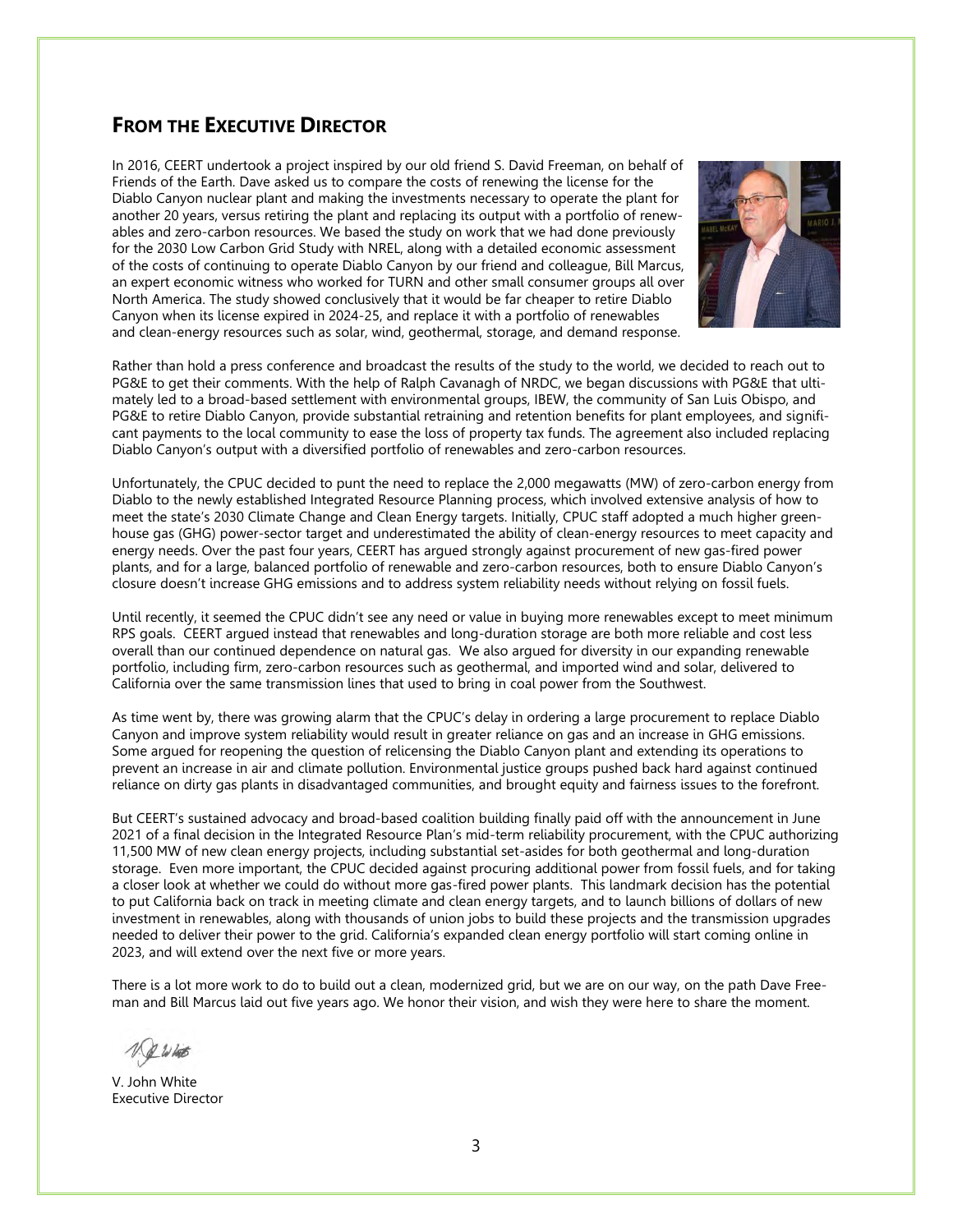# **THE YEAR'S MAJOR ACCOMPLISHMENTS**

- Saw our many years of frustrated advocacy finally begin to pay off when the California Public Utilities Commission (CPUC) authorized an 11,500 megawatt (MW) clean-resources procurement, including 1,000 MW of both geothermal and long-duration storage.
- Urged the CPUC and California Independent System Operator (CAISO) to authorize large procurements of hybrid clean resources, notably solar-plus-storage, that will be crucial in meeting the state's energy challenges. Hybrids totaling some 60,000 MW make up most of the utility-scale resources now waiting in the CAISO interconnection queue, yet the CPUC's current Resource Adequacy rules are hindering them from moving to actual construction.
- Learned of a significant backlog in constructing transmission upgrades that had been approved by CAISO but delayed by CPUC inaction. We initiated talks with CAISO, renewable developers, utilities, and others to get these stalled upgrades under construction and online.
- Campaigned to relieve the CPUC of its central role in transmission planning and replace it with a joint agency process based at the California Energy Commission (CEC). CAISO, CEC, and CPUC officials are now working together in the SB 100 interagency working group.
- Argued in the CPUC gas reliability proceeding that staff recommendations to expand the gas system should be soundly rejected, and the CPUC should authorize the substitution of clean, more dependable alternatives to gas for generating power and maintaining reliability.
- Highlighted how the economic impact of the August heatwave's rolling blackouts and capacity shortfalls was trivial compared to the price spikes and costs of inefficient gas plants and pipelines, which approached \$1 billion in increased electric rates over the summer.
- Strongly supported microgrid commercialization as superior to diesel or gas power for community resilience during wildfires and power shutoffs. We detailed the benefits microgrids bring to the grid, despite the barriers the CPUC's Resource Adequacy rules put in their way.
- Worked to get backing for long-duration storage (LDS) projects from environmental-justice groups and organized labor, and advocated for the CEC to include a portfolio of LDS projects in its plans for implementing SB 100's 100% clean-energy goal.
- Continued our efforts to realize the State Water Project's potential to supply substantial levels of pumped-hydro energy storage and demand response to the CAISO grid.
- Worked with other members of the Advanced Clean Cars II Coalition to ensure the state is on track to meet its goal of 100% zero-emission vehicle sales by 2035.
- Protested the CPUC adopting a power sector greenhouse-gas reduction target of 46 million metric tons (MMT) by 2030, and strongly advocated for a 30 MMT target, which is the level that's required to achieve the state's decarbonization goals.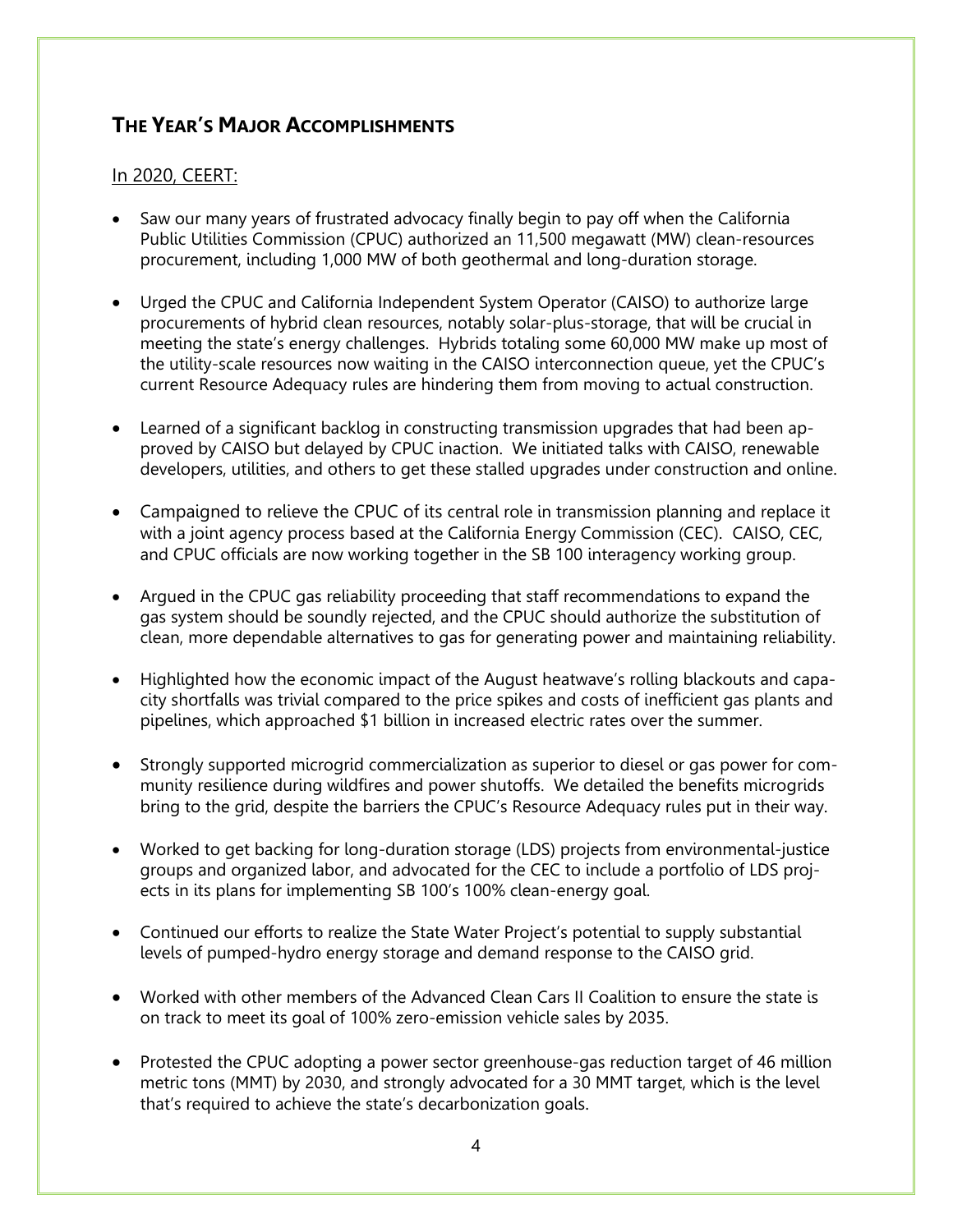# **SPEEDING UP THE SHIFT TO CLEAN ENERGY**

California is committed by statue to obtaining 50% of our electricity from renewable sources by 2026 and 100% from zero-carbon sources by 2045. A short timetable for a monumental job. If we hope to reach these targets, we need to bring an enormous amount of clean energy online much, much faster than we are, and both phase out fossil generation *and* electrify transportation and energy use in buildings in order to meet our greenhouse-gas (GHG) reduction goals.

The California Public Utilities Commission (CPUC) has long been the main barrier to new clean procurement, claiming we didn't need more renewables for years to come—but did require more gas-fired power for grid reliability. CEERT is helping lead the fight in the CPUC's Integrated Resource Planning (IRP) and Resource Adequacy (RA) proceedings to advance more renewable procurement and enable clean resources to compete fairly with gas generation.

- Saw our years of advocacy begin to pay off in mid-2021 when the CPUC ordered an 11,500 MW clean-resources procurement, including geothermal and long-duration storage.
- Urged the CPUC and California Independent System Operator (CAISO) to authorize largescale procurements of hybrid clean resources, notably solar-plus-storage, that will be crucial in meeting the state's energy challenges. Hybrids totaling some 60,000 MW make up most of the utility-scale resources now waiting in the state interconnection queue, yet the CPUC's current RA rules are hindering them from moving to actual construction.
- Served on the Advisory Committee to the "LA 100 Report," a study the National Renewable Energy Laboratory just completed, concluding that 100% zero-carbon energy in Los Angeles is both technically feasible and economically attractive. A Strategic Resource Plan now being prepared charts a path to achieve 100% decarbonization in the LA Basin by 2035.
- Was a prime mover in organizing the Alliance for a Clean Economy, a coalition of cleanenergy companies and public-interest groups that urged Governor Newsom and other policymakers to expedite shovel-ready renewable, storage, and transmission projects to spark the state's economic recovery from COVID-19 while helping reach our climate goals.

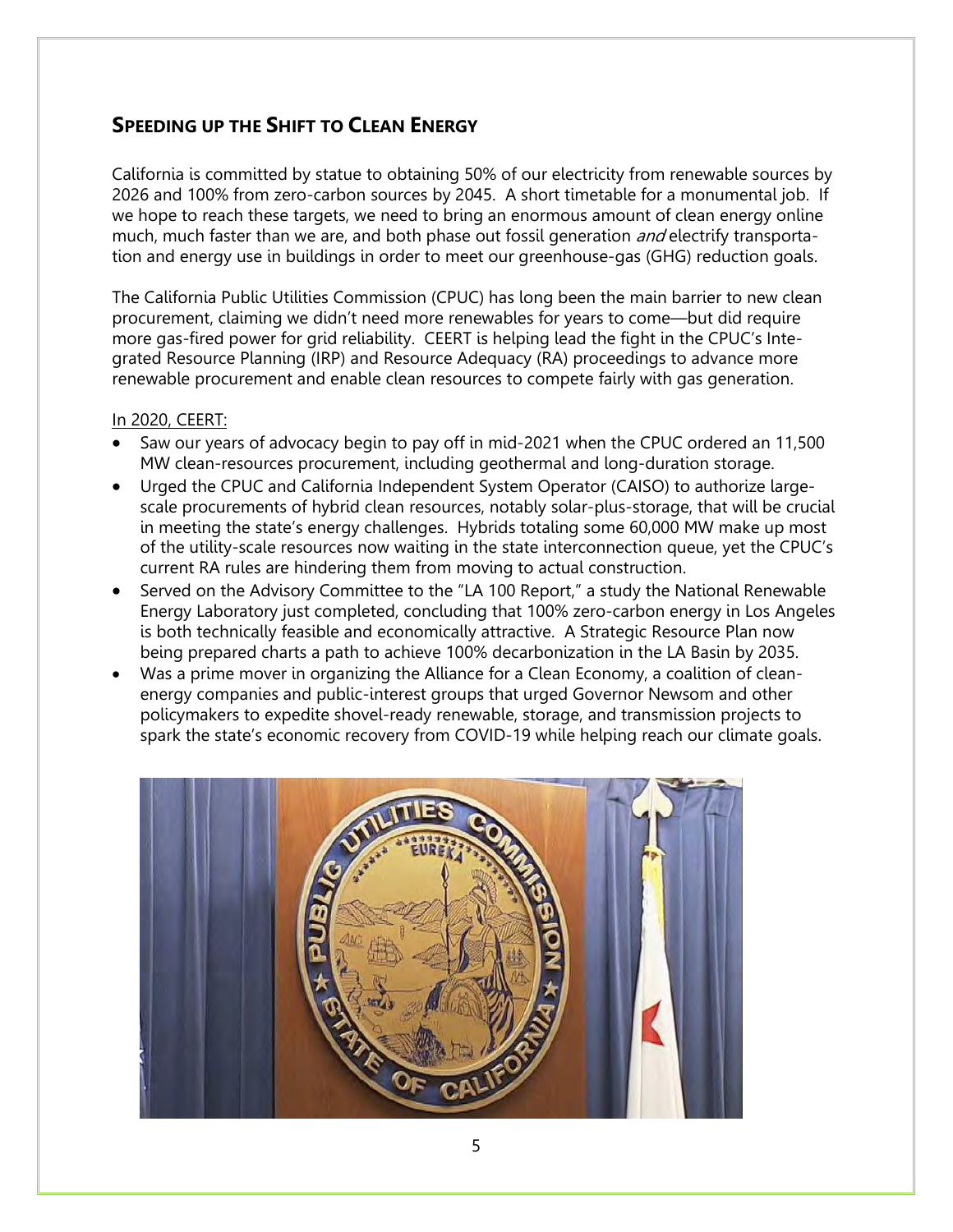# **CLEARING THE WAY FOR NECESSARY TRANSMISSION EXPANSION**

Transmission expansions are essential to securing grid interconnection and deliverability for all the clean resources we need to be bringing online to reach our climate goals. However, the CPUC has severely limited the study of such expansions when it forwards its future generation assumptions to the CAISO for the annual Transmission Planning Process, ignoring GHG-reduction needs and avoiding portfolios that would result in any major new transmission costs.

CEERT has been actively campaigning to ease the CPUC out of its central role in transmission planning, and replace it with an interagency process like the recently established SB 100 interagency working group and the CAISO's new 20-year transmission planning effort.

- Learned of a significant backlog in constructing transmission upgrades that had been approved by CAISO but delayed by CPUC inaction. CEERT has been talking with CAISO, renewable developers, utilities, and the CPUC to get these stalled upgrades under construction and online. Many renewable projects need identified transmission to obtain financing.
- Held discussions with CAISO, the Los Angeles Department of Power and Power (LADWP), Southern California Edison ((SCE), and the Transmission Agency of Northern California on the need to coordinate transmission planning between publicly-owned and investor-owned utilities, especially LADWP and SCE. Better integration between these two systems would represent a major step toward meeting the state's climate and energy goals.
- Continued working with allies on a new Enhanced Day-Ahead Market (EDAM) for the Western states, which will account for up to 95% of regional energy market transactions and result in improved transmission planning, renewables trading, efficiencies, and cost savings across the West.

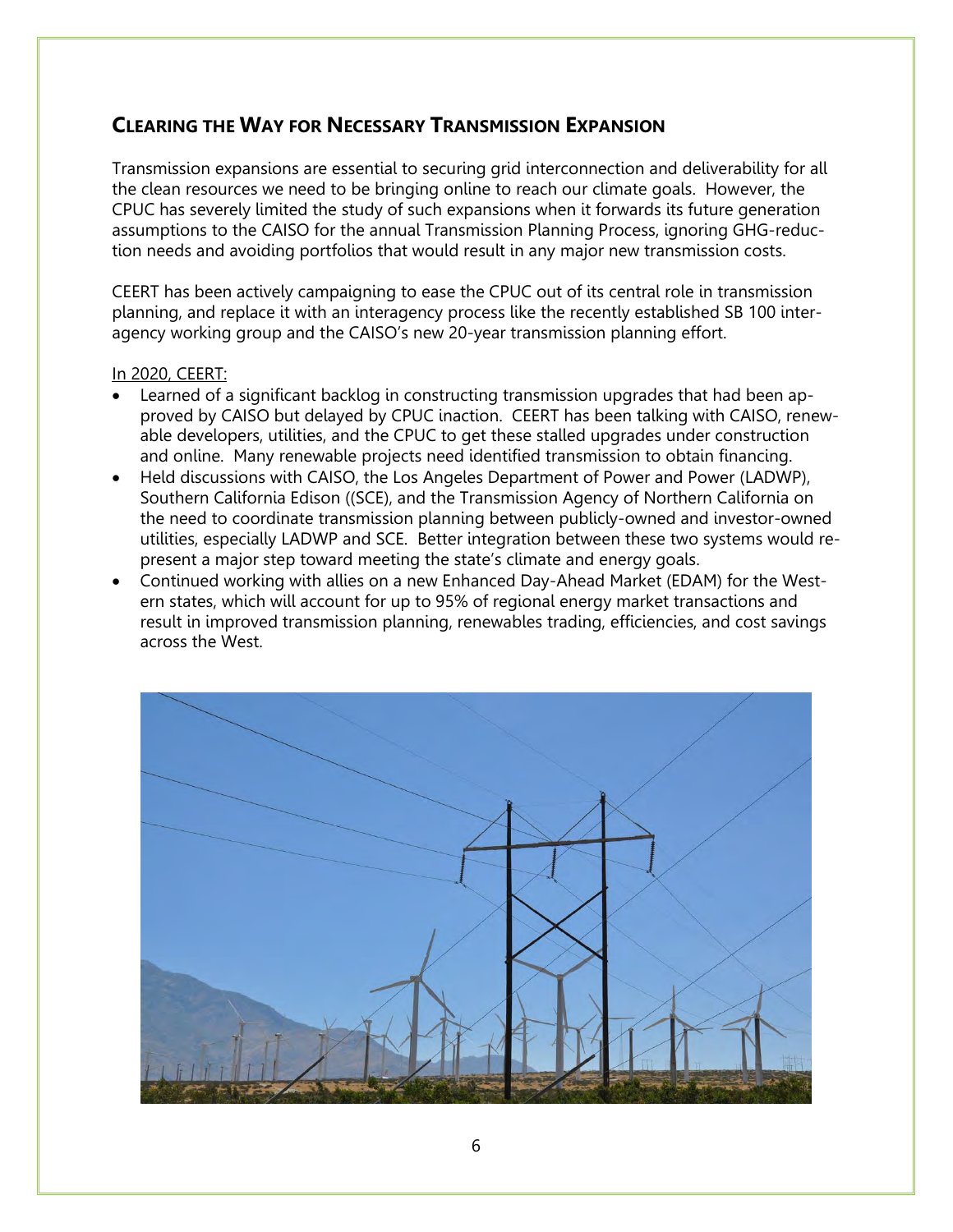# **PHASING OUT CALIFORNIA'S DEPENDENCE ON NATURAL GAS**

If California is to meet its GHG-reduction goals and environmental-justice obligations, it must phase out the use of natural gas, its chief remaining fossil power source. In the coming years the gas burn is bound to diminish, in significant part because of the mandated growth of renewables and transportation and building electrification—but the CPUC's gas proceeding has completely ignored these factors, and we fear they are laying the groundwork for building more gas generation and storage.

As CEERT is arguing in that proceeding, we instead need to be planning for a 50% reduction in the size of the gas system by 2030. To that end, CEERT is strenuously opposing any plans to invest in new gas-fired power plants, or expand the capacity of existing gas plants, or grant yet more life extensions for the state's old, obsolete once-through-cooling coastal gas plants.

- Highlighted how the economic impact of the August heatwave's rolling blackouts and capacity shortfalls was trivial compared to the price spikes and costs of inefficient gas plants and pipelines, which approached \$1 billion in increased electric rates over the summer.
- Began work on a white paper on gas's price volatility, total system cost, and the hedge funds and other institutional investors than own individual gas plants.
- Strongly supported microgrid commercialization as superior to diesel or gas power for community resilience during wildfires and public safety power shutoffs. We detailed the benefits microgrids bring to the grid, despite the barriers the current RA structure puts in their way.
- Continued our vigorous advocacy in the rulemaking on minimizing or eliminating the use of the Aliso Canyon gas storage facility. The outcome will hinge on a feasibility assessment of alternatives that may allow Aliso Canyon's closure.
- Remained the sole NGO actively working on gas-reduction issues in all key venues and proceedings, while continuing to collaborate on these issues with California Environmental Justice Alliance, Communities for a Better Environment, Asian Pacific Environmental Network, Sierra Club, and Union of Concerned Scientists.



Moss Landing coastal gas-fired power plant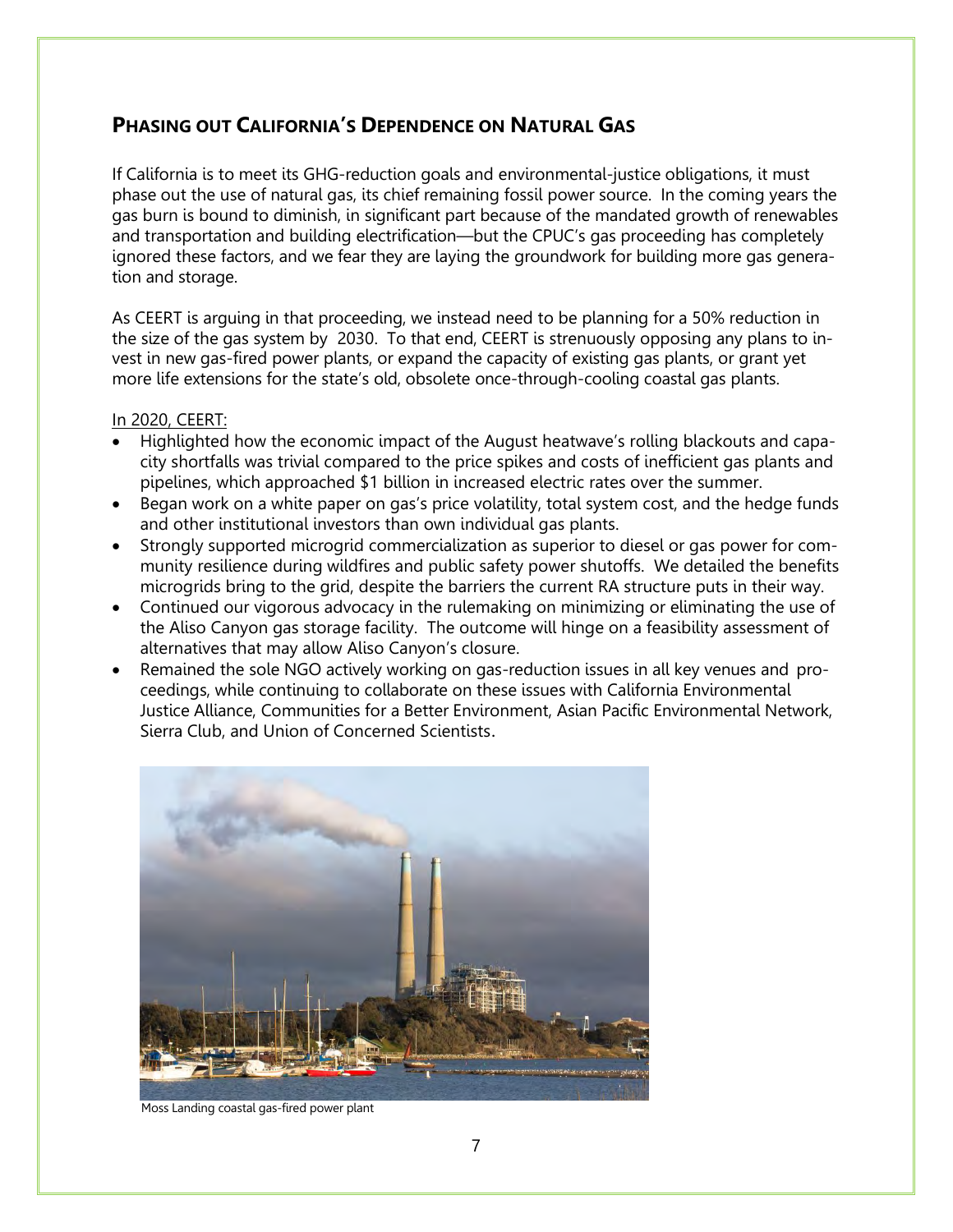# **SUPPORTING LONG-DURATION STORAGE, DEMAND RESPONSE, AND HYDROPOWER**

CEERT advocates at the CPUC and the CAISO for long-duration energy storage, strengthened demand response programs, and the use of hydropower to displace gas in key functions, such as keeping the lights on during grid capacity shortfalls and shutoffs, and meeting the evening ramp on the electricity system once the sun sets and solar bows out for the night.

- Worked to get backing for long-duration storage (LDS) projects from environmental-justice groups and organized labor, and advocated for the CEC to include a portfolio of LDS projects in its biennial Integrated Energy Policy Report and its plans for implementing SB 100's 100% clean-energy goal.
- Continued to spark discussions of ways to finance LDS projects and allocate costs fairly, either through joint utility ownership or long-term contracts with CAISO.
- Recommended that the CPUC Energy Division publish a report on the MW of demand response (DR) available for CAISO dispatch, the MWh actually dispatched, and the number of participating customers and their payments. We urged the CPUC to examine why DR is falling so short of its technical and economic promise for California, and to rethink its own hostility to third-party DR providers.
- Continued our efforts to realize the State Water Project's potential to supply substantial levels of pumped-hydro energy storage, demand response, and ancillary services to the CAISO grid. We have kept the issue in front of the leaders of the Natural Resources Agency, and have helped organize ongoing talks with CAISO, the Department of Water Resources, and the State Water Contractors that have resulted in significant progress.



Pumped-hydro energy storage project's upper and lower reservoirs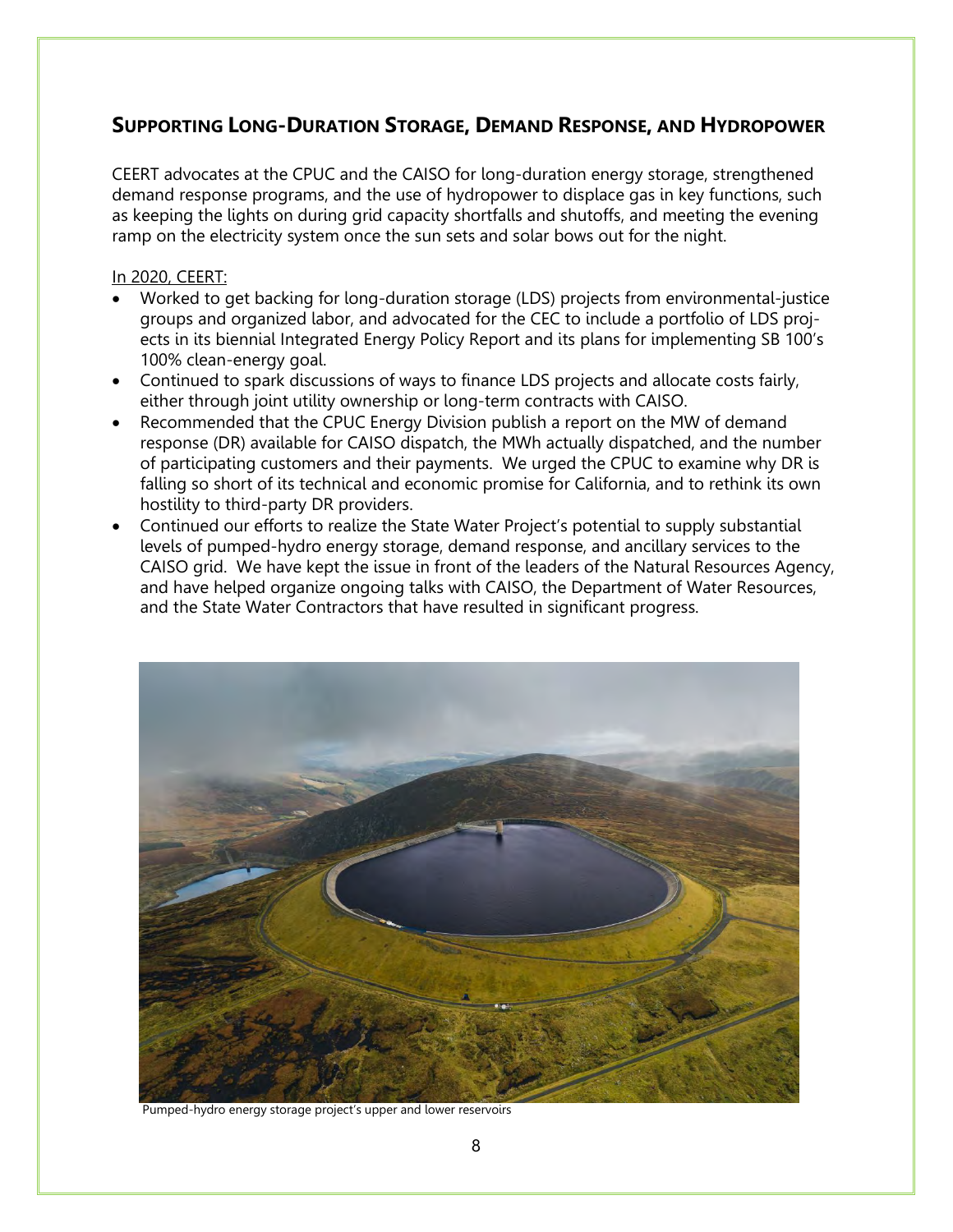# **ADVANCING CALIFORNIA'S CLIMATE POLICIES**

California's pioneering climate goals require slashing greenhouse gases 40% below 1990 levels by 2030 and achieving statewide carbon neutrality by 2045.

CEERT's Climate Program aims to strengthen the California Air Resources Board's (CARB's) 2021 GHG Scoping Plan for 2030, to lower the current planning target for GHG emissions, and to establish GHG reductions as the chief concern of the CPUC's Integrated Resource Planning (IRP) process.

- Strongly protested the CPUC's IRP proceeding moving to adopt a power sector GHG reduction target of 46 million metric tons (MMT) by 2030. We and many other parties believe that target is much too high, is based on faulty modeling and assumptions, and does not comply with the state's climate-change mandates. The CPUC wound up revising its decision to also allow planning for a 38 MMT target—and it now intends to make that 38 MMT target its base case for resource planning.
- Advocated that CARB's 2021 GHG Scoping Plan approve a lower electric-sector GHG reduction target of 30 MMT, given the load growth expected for electrification of buildings and transportation. The target should be based on new modeling assumptions that are more reflective of actual current emissions on the grid, considering California's persistent reliance on old, inefficient gas-fired plants due to reliability concerns and inadequate tracking of backup diesel generators' emissions. We believe the 30 MMT target is what we require to achieve the state's decarbonization goals.
- Advocated for California's GHG-reduction planning to become more of a collaborative, interagency exercise, and for building an independent, transparent modeling and planning process at the CEC that can examine how best to achieve the dramatic GHG reductions needed in the next few years.

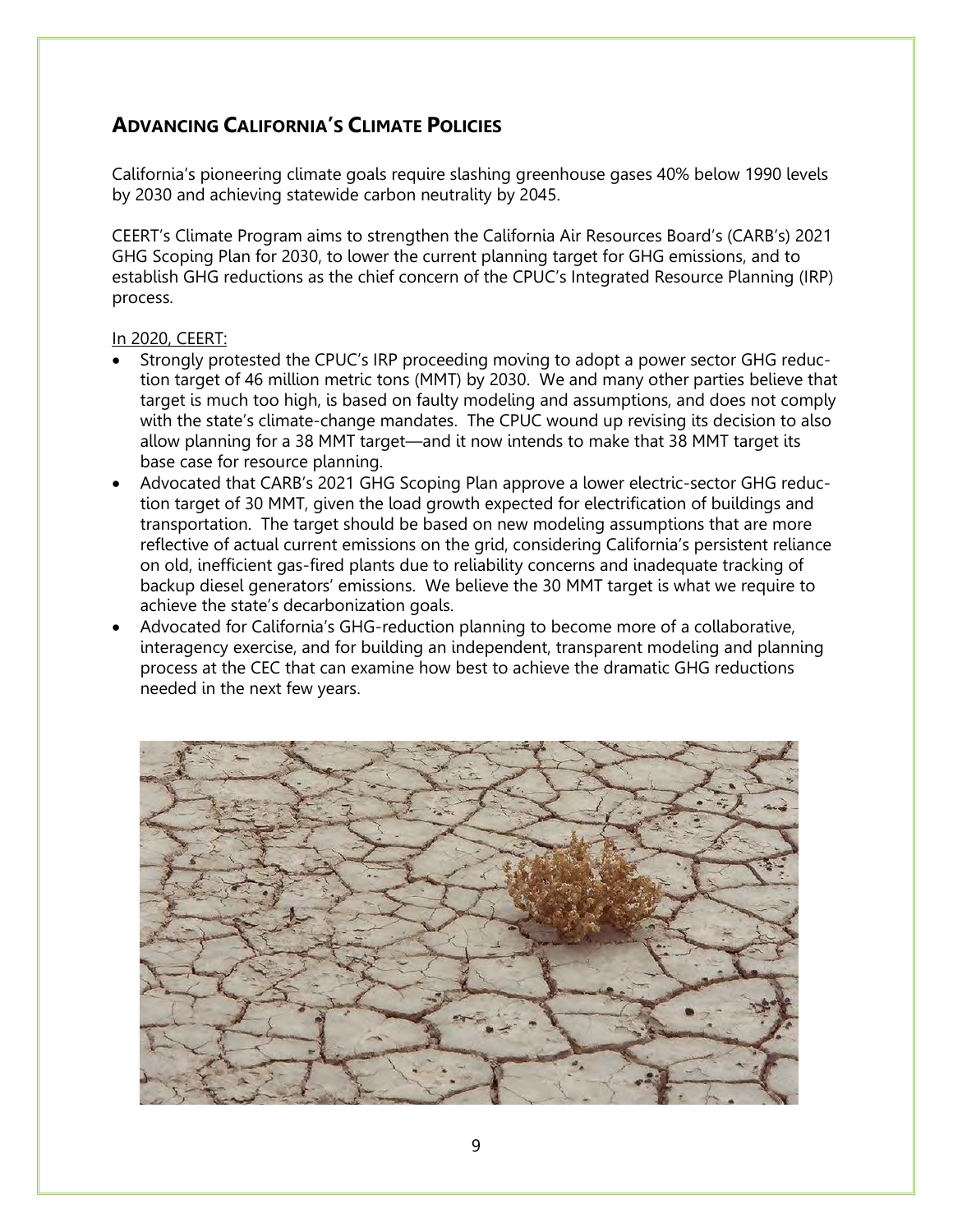# **ACCELERATING CLEAN TRANSPORTATION**

Because vehicles account for some 40% of greenhouse-gas emissions in California, the state is placing a high priority on decarbonizing the transportation sector to meet its climate goals. CEERT's Clean Transportation Program works to speed up the transition and to support viable markets for zero-emission electric and renewable-hydrogen vehicles.

We and our allied groups are particularly focusing on trucks, since they make up just 7% of the state's vehicles but are the largest source of vehicular air pollution.

- Advocated that CARB adopt strong post-2025 vehicle emissions standards and zeroemission vehicle (ZEV) standards. With other members of the ACC II (Advanced Clean Cars) Coalition, we are encouraging CARB to maximize benefits for residents of disadvantaged communities and ensure the state is on track to meet its goal of 100% ZEV sales by 2035.
- Helped lead a Low-NOx (nitrous oxides) Coalition of environmental justice, public health, and environmental organizations and ZET manufacturers that advocated for stringent NOx standards for heavy-duty on-road trucks. To accomplish this, CARB subsequently adopted a set of regulations significantly shaped by CEERT's and the Coalition's input.
- With our allies, worked with CARB on the Advanced Clean Fleet Regulation, which would require 50% of the state's public and private truck fleet purchases to be zero-emission by 2024 and 100% from 2027 onward. We believe the new rule needs to add a mandate to prevent the early retirement of older high-polluting trucks.
- Collaborated with our partner groups to urge CARB to require ride-hailing companies such as Uber and Lyft to use ZEVs for 90% of the miles their drivers travel and to reach net-zero GHGs overall by 2030. CEERT's lobbying affiliate, Clean Power Campaign, played a key role in the passage of legislation directing CARB to reduce emissions and accelerate electrification of ride-hailing companies.



Hydrogen fuel-cell buses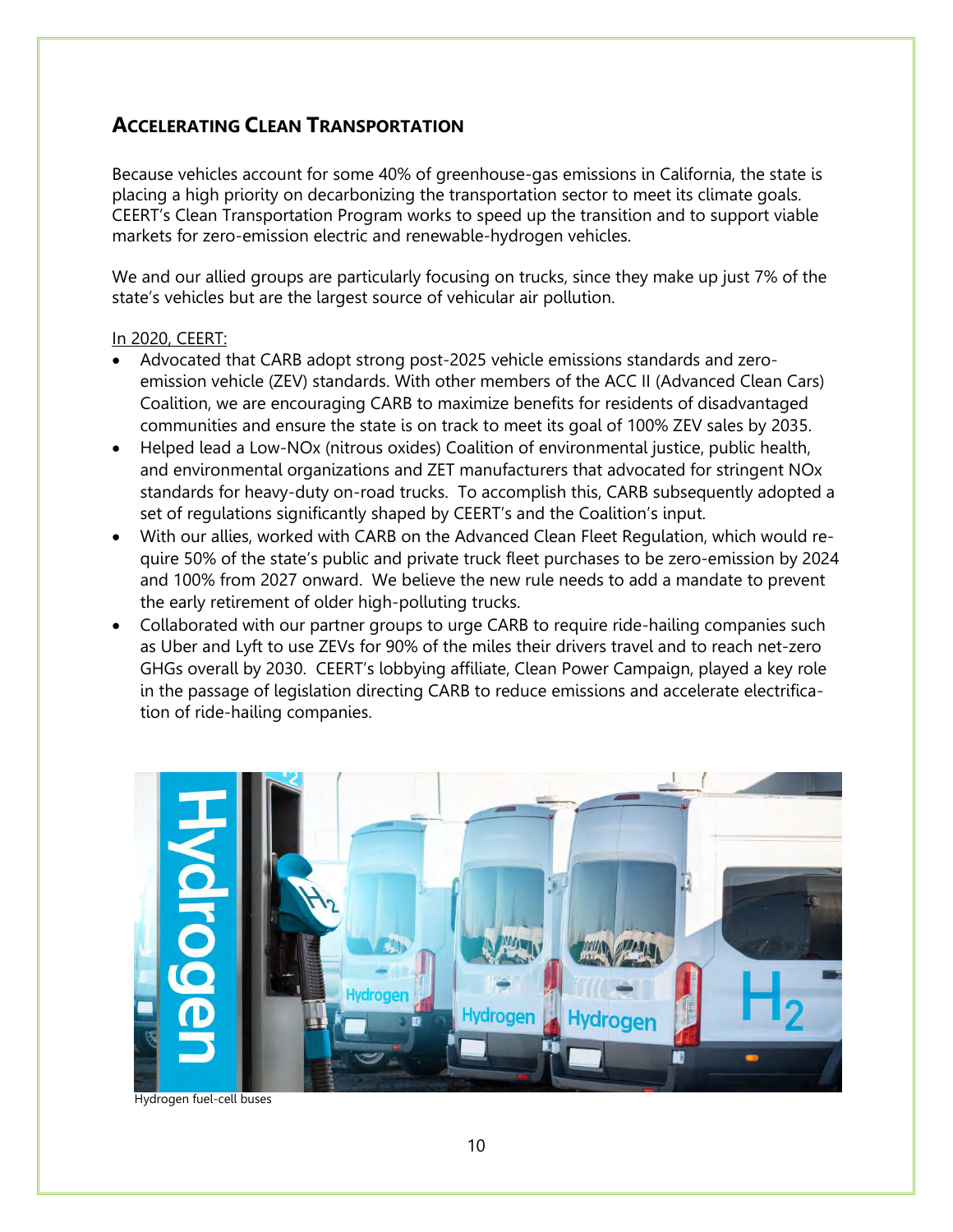# **WESTERN GRID GROUP**

Western Grid Group (WGG) is a fiscally sponsored project of CEERT that works on regional issues throughout the Western Interconnection to build a low carbon future by increasing renewable energy deployments, reducing fossil energy use, and supporting policies and rules that promote more distributed energy and flexible demand resource technologies.

In 2019-2020, Western Interconnection states worked with some urgency to enact legislation and policies that would bring about significant carbon-free and carbon-neutral progress in the electric and other sectors, with substantial goals set for 2030 and 2050. WGG understood that achieving those goals would rely on state and regional collaboration on electricity markets, resource adequacy, a utility financial transition away from fossil resources, and rulemakings and policy adoption required to achieve statutory mandates.

### WGG's 2020 Highlights:

- WGG recognized early that an essential precursor to a West-wide Regional Transmission Organization would be the formation of an Enhanced Day-Ahead Market (EDAM). Throughout 2020, WGG Director Doug Howe continued his role as a CAISO EIM Governance Review Committee member, furthering the development of EDAM.
- Through regular meetings, WGG coordinated with the Western Interstate Energy Board and the Committee on Regional Electric Power Cooperation in broadening understanding of the benefits of market regionalization in the West.
- With leadership from Northwest Energy Coalition, WGG helped sponsor a Western Clean Energy Advocates Resource Adequacy (RA) Working Group, which has educated advocates, regulators, and decision-makers about the challenges of maintaining reliability with increasing amounts of weather-dependent renewables on the grid. As a result, Western leadership is working toward models for *regional* RA, and the changes necessary to achieve it.
- WGG worked with coalition partner Rocky Mountain Institute and its new initiative Pearl Street Station Finance Lab to develop financial analysis tools and education platforms that advocates, regulatory commissioners, and institutional investors need to improve incentives for utilities to transition away from coal and fossil generation.
- WGG informed and participated in utility Integrated Resource Planning (IRP) processes as well as regulatory and planning dockets involving enactment and implementation of many of the Western States' clean energy statutes, which required attainment of carbon-neutral and carbon-free electricity production and delivery. Directors worked throughout the Western region, with deep participation in Arizona, Colorado, New Mexico, and Washington.

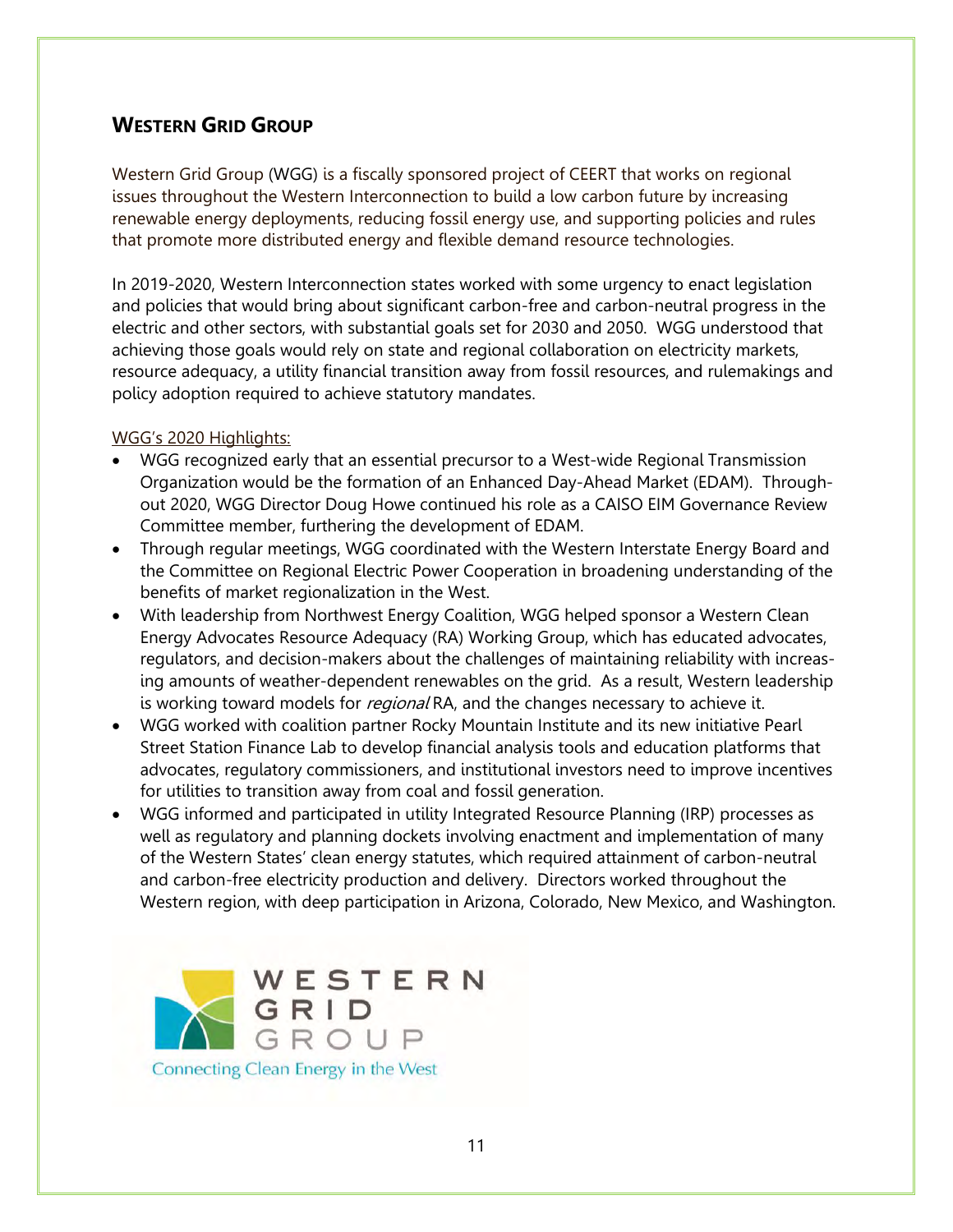# **THE BUILDING DECARBONIZATION COALITION**

CEERT is the fiscal sponsor for the Building Decarbonization Coalition, a broad alliance that is working to decarbonize California's homes and workplaces, largely by substituting electricity for fossil fuels in space heating, water heating, cooking, dishwashing, and clothes drying. Coalition members include utilities, community-choice electricity providers, city governments, builders, real estate, manufacturers, and NGOs.

#### In 2020/2021:

- The Coalition, in partnership with the Sierra Club, Natural Resources Defense Council and others, has been supporting adoption of electrification building codes by state and local governments. Through coordination, best-practice development and regulatory advice, the Coalition has helped 46 local governments adopt reach codes and supported the California Energy Commission in proposing a strong electric-preferred code for the 2022 update to Title 24 Part 6 (California's Building Energy Code).
- The Coalition rolled out the nation's largest building decarbonization consumer campaign: "The Switch is on!" The campaign was selected to be the consumer education component for California's building electrification market transformation program, the Technology and Equipment for Clean Heating (TECH).
- The Coalition facilitated a stakeholder process and developed the "Flipside Report," a succinct framework laying out the role of electrification in the Gas Transition Proceeding (R.20-01-007).
- The Coalition published a white paper on Tariffed On-Bill (TOB) Financing to make residential electrification available to low- and middle-income residents, is supporting a TOB pilot through the TECH program, and is supporting a proposal for a TOB financing program through the Clean Energy Financing Proceeding (R.20-08-022).
- The Coalition helped incorporate building electrification practices into the state's affordable housing programs.
- The Coalition is actively convening stakeholders and developing consensus positions for the CPUC's Building Decarbonization Proceeding (R.19-010-011).

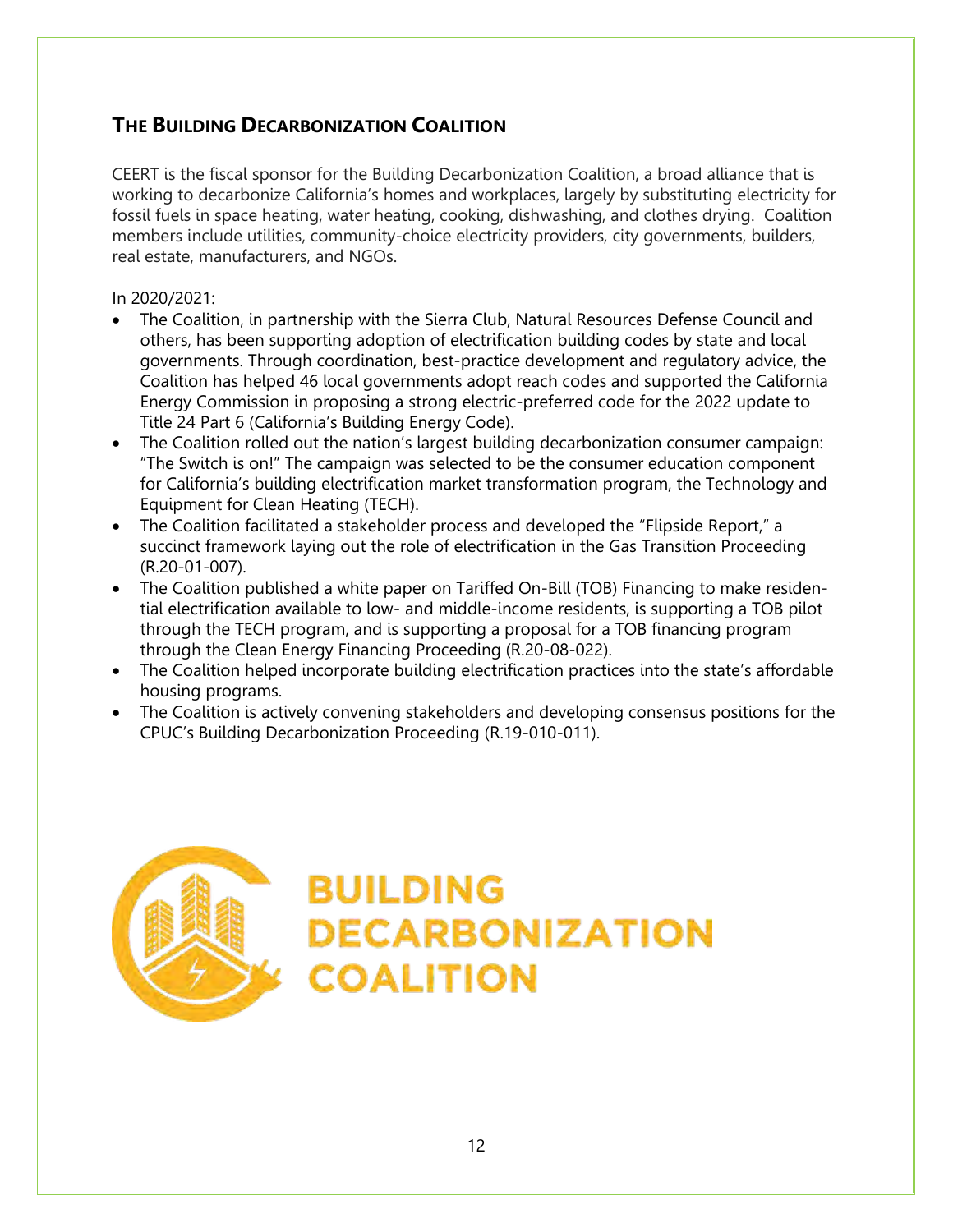# **CEERT 2020 FINANCIAL STATEMENTS**

# **CEERT Program and Administrative Expenses**

| <b>CEERT Core Program Expenses</b>              |             |        |
|-------------------------------------------------|-------------|--------|
| <b>Clean Energy Procurement</b>                 | \$332,418   |        |
| Resource Adequacy and Gas Reduction             | 132,967     |        |
| Climate Advocacy                                | 199,450     |        |
| <b>CPUC Regulatory Intervention</b>             | 67,523      |        |
| Subtotal, Program Expenses                      | \$732,358   |        |
| Direct Program Expenses                         | \$732,358   | 75.0%  |
| Administration and Overhead                     | 243,246     | 25.0%  |
| <b>Total CEERT Core Organizational Expenses</b> | \$975,604   | 100.0% |
| <b>CEERT Sponsored Projects</b>                 |             |        |
| Western Grid Group                              | \$183,544   |        |
| <b>Building Decarbonization Coalition</b>       | 1,371,001   |        |
| Subtotal, Sponsored Project Expenses            | \$1,554,545 |        |
| <b>Total Program Expenses</b>                   | \$2,530,149 |        |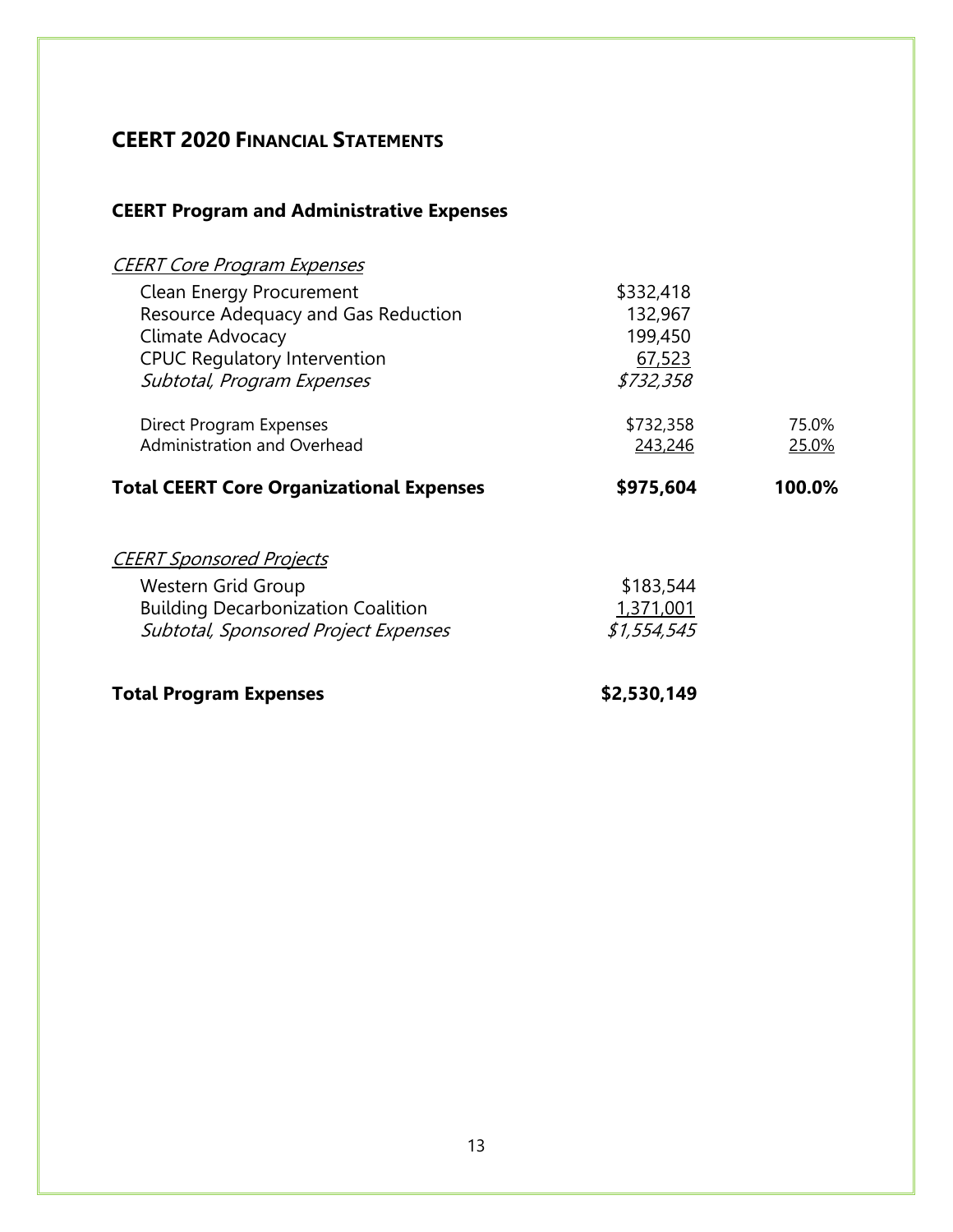#### **BOARD OF DIRECTORS**

**Erica Brand, Co-Chair The Nature Conservancy**

**Tom Starrs, Co-Chair EDP Renewables**

**Arthur Haubenstock, Secretary/Treasurer E2S2**

**Nike Adeyeye Union of Concerned Scientists**

**Luis Amezcua Sierra Club**

**Frank DeRosa 8minute Solar Energy**

**Will Barrett American Lung Association in California**

**James Caldwell, Jr. Utility and Power Systems Consultant**

**Nick Goodman CYRQ Energy**

**Nicole Hughes Renewable Northwest**

**Alex Jackson Natural Resources Defense Council**

**Rey León Latino Environmental Advancement Project**

#### **AFFILIATES American Lung Association in California**

**Baker Energy Team Berkshire Hathaway Energy Coalition for Clean Air Cyrq Energy EDF Renewable Energy EDP Renewables Enel X Environmental Defense Fund** 

**Geothermal Resources Council**

#### **STAFF**

**V. John White Executive Director**

**Fervo Energy**

**James Caldwell, Jr. Technical Director**

**Sara Steck Myers Regulatory Counsel**

**Carleigh Olsen Director of Grid Policy**

**Kimber West Controller** 

**John Shahabian Director of Operations, emeritus** **Bill Magavern Coalition for Clean Air**

**Cara Martinson Next Era Energy**

**Jan McFarland At Large** 

**Lauren Navarro Environmental Defense Fund**

**Nate Sandvig Rye Development**

**Parin Shah At Large**

**Virinder Singh EDF Renewable Energy**

**Ed Smeloff Vote Solar**

**Terry Page Enel X**

**Jim Walker EDF Renewable Energy**

**Jonathan Weisgall Berkshire Hathaway Energy** 

**Innergex Renewables Latino Environmental Advancement Project Natural Resources Defense Council NextEra Energy Renewable Northwest Sacramento Municipal Utility District Sonoma Clean Power SunPower Corporation Union of Concerned Scientists Westlands Solar Park**

**Megan Myers Associate Regulatory Attorney**

**Peter Stern Development Director**

**John Shears Transportation Consultant**

**Cierra Fischer Executive Assistant** 

**Heather Edmonds Operations Assistant**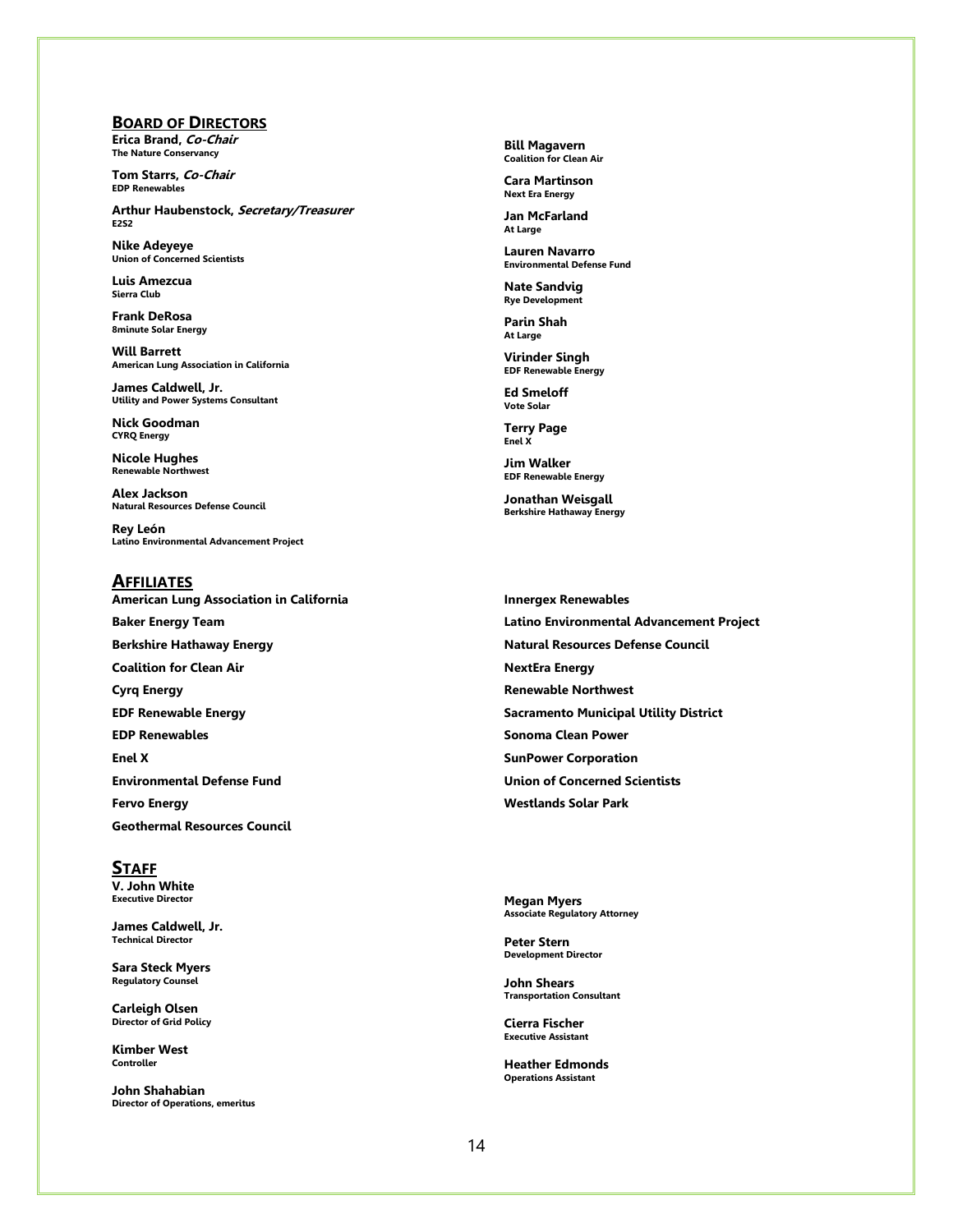#### **FUNDERS**

**Energy Foundation Aspen Global Change Institute Water Foundation**

#### **DONORS**

**Mark Abramowitz Nike Adeyeye Grace Anderson Jane Baker Erica Brand Arlyne Charlip and Steve Blumlein Michael Coates Helen Cohen and Mark Lipman Steve Cohen Tom Darin Bob Dockendorf Laura Doll Tim Duane Shannon Eddy Fred Euphrat Merrilee Fellows Mark Ferron Doré Selix Gabby Alison Geballe Penny Gerbode Eric Gimon Kristine Gross Dian Grueneich James Hall Hallie Iglehart Alex Jackson Mary James Molly Lazarus and Craig Burke Michael Lord**

**Bill Magavern Kim and Barbara Marienthal Pamela Merchant and Kirby Sack Cara Martinson David Matchett and Carol Snow Laura Navarro Mark Northcross Julia Prochnik David Roe and Sukey Lilienthal Steve Schiller Tom Silk Ed Smeloff Tom Starrs Carl Stern and Holly Hayes Peter Stern and Holly Badgley Gladys Thacher Valerie Thomas Mona Tierney-Lloyd Johanna and Michael Wald Shari Walker Devra Wang Justin Ward Peter Weiner Jonathan Weisgall Roxi Williams Laura Wisland Peter Yolles and Jill Einstein Dennis Zane Carl Zichella**